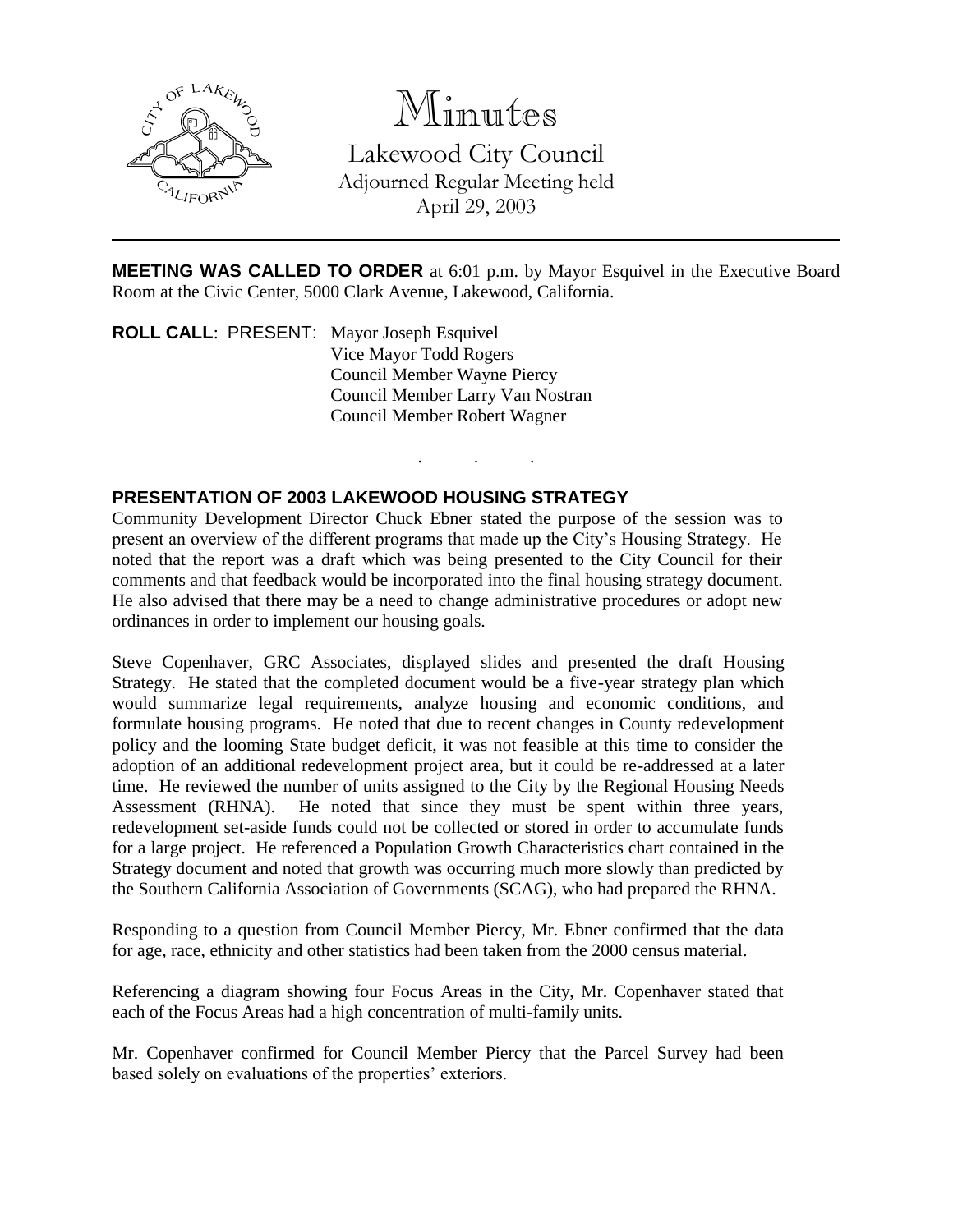City Council Minutes April 29, 2003 Page 2

## **2003 LAKEWOOD HOUSING STRATEGY** - Continued

Mr. Copenhaver reviewed the three categories of potential programs which included maintenance, preservation and production. He stated that the Neighborhood Maintenance Program called for concentrated code enforcement in the focus areas and for new ordinances to close existing loopholes. He advised the adoption of an ordinance that would authorize code enforcement officers to issue citations rather than force every code enforcement problem to automatically go into the court system. Another optional program would be to require rental properties to be licensed and inspected every three years.

Responding to a question from Vice Mayor Rogers, Mr. Copenhaver stated that one existing loophole in Lakewood's Municipal Code allowed certain residents to store trash cans in the front yard area.

Mr. Copenhaver reviewed the Housing Preservation Programs such as the Fix-up/Paint-up Program, Single Family and Rental Rehabilitation Loan Programs and suggested a pilot program for properties in need of extensive rehabilitation. He advised that by modifying the Single Family Rehabilitation Loan Program to use redevelopment qualification standards rather than the current Community Development Block Grant standards, more residents could qualify for assistance. He also presented a concept for an extensive rehabilitation program which would provide for the City to purchase of one of the lower quality construction homes in the tract known as the Krist/Hunny tract, and then retain an architect to prepare rehabilitation plans that could be used to rehabilitate other houses in the tract.

Mr. Copenhaver continued by reviewing the Housing Production Programs such as Land Acquisition and Development, Housing Development Incentive, Inclusionary Housing Fee and Mixed-use Development. He noted that owner participation agreements may be necessary to encourage the construction of affordable housing units. The Inclusionary Housing Fee would put into place a development fee levied on new market rate housing construction which could be used to generate revenue for a trust fund for affordable housing. A developer could avoid the fee by including affordable units in his development.

Council Member Van Nostran inquired about the definitions for low and moderate-income. Mr. Copenhaver responded by stating the formula was based on the median income for the County of Los Angeles. Council Member Van Nostran asked about options for acquisition of property in order to create opportunities for development. Mr. Ebner stated that although such acquisitions were a goal of the overall Housing Strategy, acquisition was not always possible since a property owner could be more interested in a steady income from a rental property than a profit from the sale of the property.

Council Member Piercy questioned whether there was pressure to use the housing set-aside monies quickly. Assistant City Manager Michael Stover responded by stating that there was always the possibility that the State could be looking to sweep away those types of funds in order to shore up the State budget. Finance Director Larry Schroeder responded that although it did not pose an immediate problem, it could well develop into one.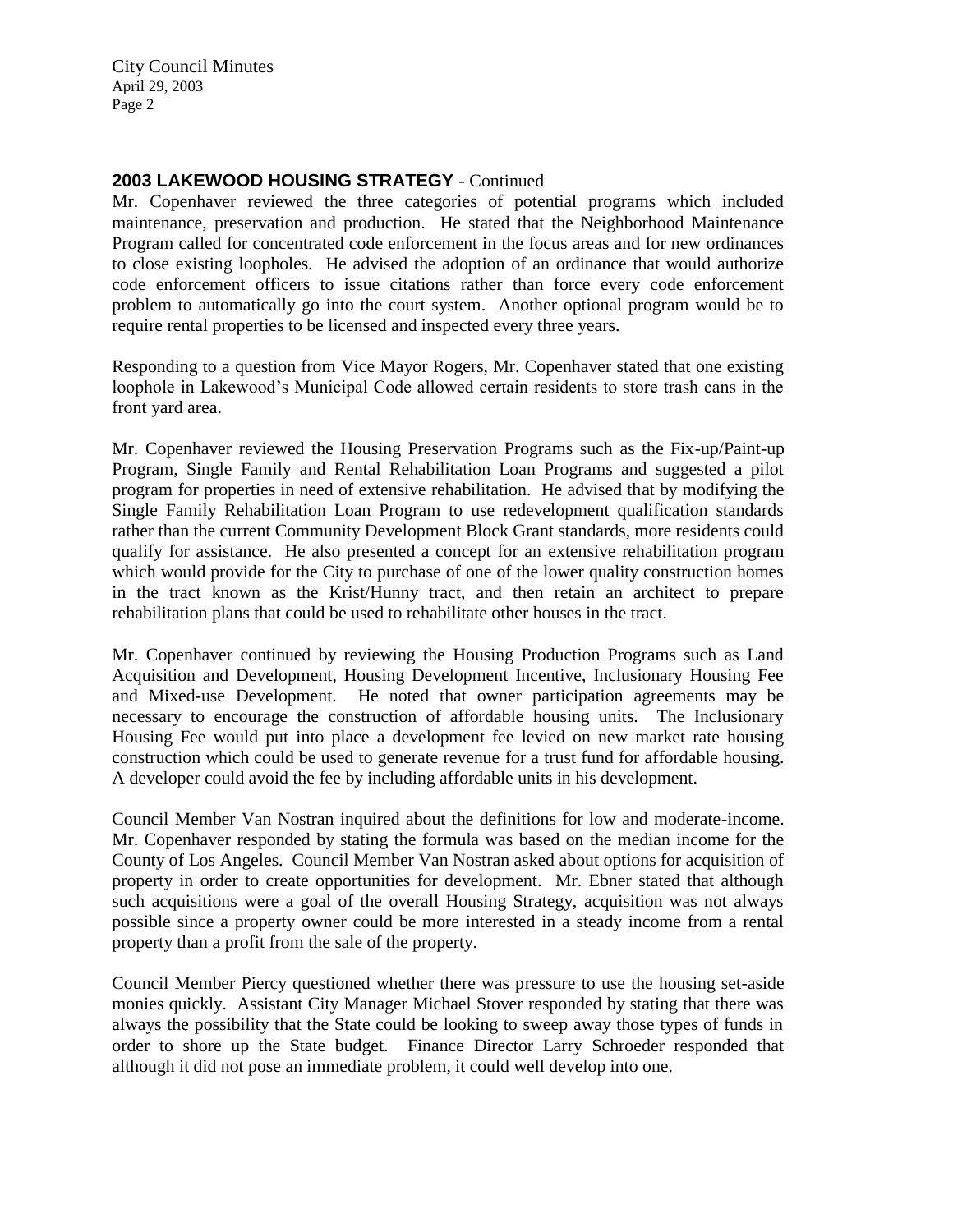City Council Minutes April 29, 2003 Page 3

## **2003 LAKEWOOD HOUSING STRATEGY** - Continued

Vice Mayor Rogers asked about citations and right-of-way clean up programs. Mr. Ebner responded by stating that currently, code enforcement officers were not authorized to issue citations and must get a Sheriff's Deputy in order to issue one. He also advised that to prevent a right-of-way clean up program from encouraging more dumping, citations could be used to provide a deterrent.

Council Member Van Nostran inquired about the specifics of a proposed rental licensing program. Mr. Copenhaver responded by stating that a program charging \$25 per unit could yield over \$180,000 per year to fund housing inspections and should not impact the Lakewood rental market too severely.

Council Member Piercy expressed support for moving ahead with the ordinances necessary to improve the housing programs and prevent deterioration of the City's housing stock.

Council Members Van Nostran and Wagner urged that care be used in crafting any changes involving an inspection program, based on the City Council's past experience with a home inspection program.

Redevelopment Agency Attorney Tom Parrington advised that many cities had a licensing program in place for rental properties, especially in areas where there were many out-of-town owners. He also noted that a new ordinance would be directed only toward rental properties.

Mr. Copenhaver noted that an inspection program could be limited to the exterior of properties only.

Council Member Van Nostran stated that it would be important to know how many properties considered to be substandard were rental properties. He also expressed concern about establishing costs for owners that might just be passed through to tenants.

Vice Mayor Rogers stated that it would also be helpful to have a clear picture of the owners that controlled multiple rental properties. He also suggested any citation provisions be drafted in such a manner to direct the penalties at the owner, rather than at property tenants.

City Manager Howard Chambers stated that the presentation of the Housing Strategy document was intended to determine any areas where refinement was needed before the report was finalized and to determine areas that the City Council had a particular interest.

. . .

. . .

**ORAL COMMUNICATIONS:** None